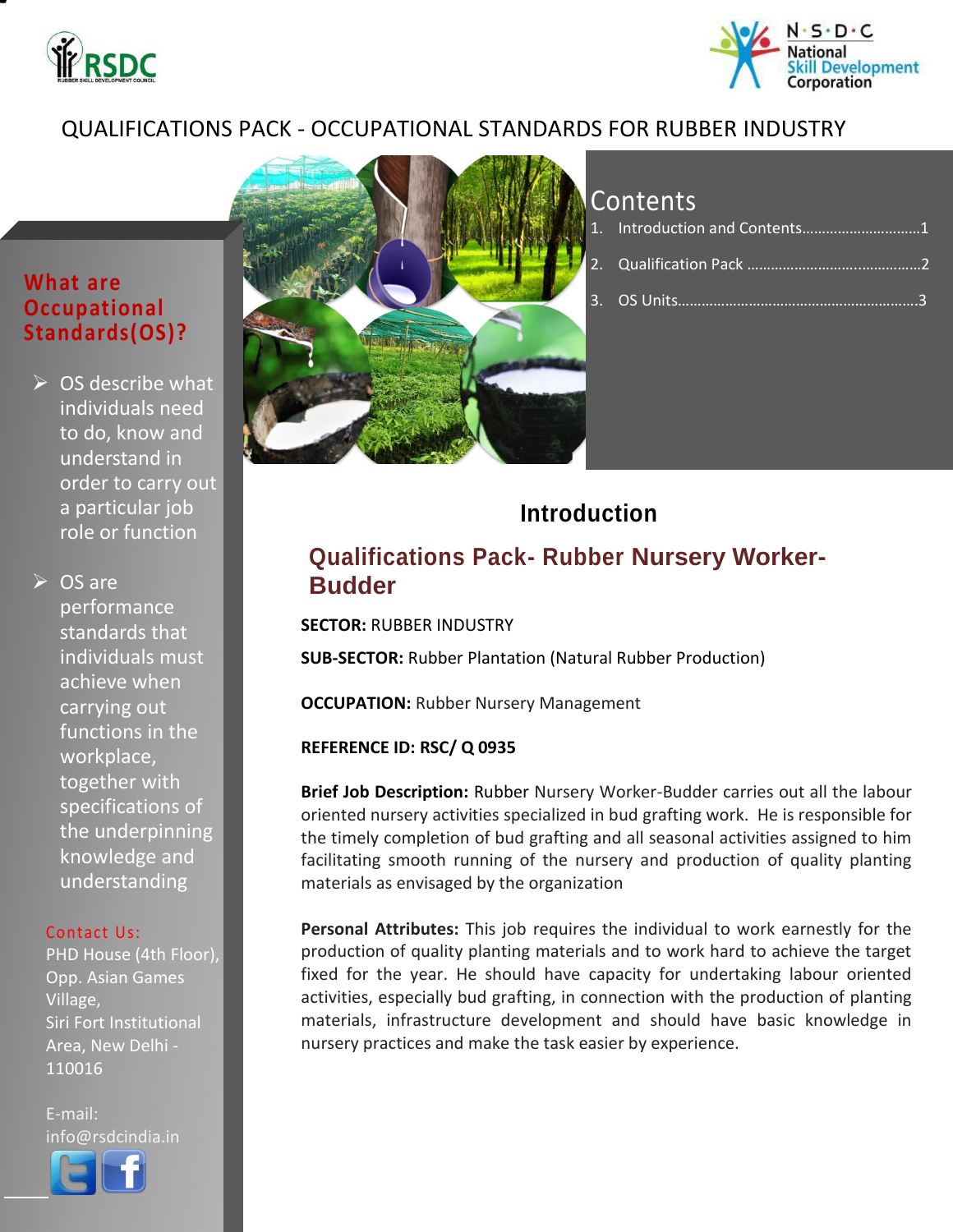



### *Qualifications Pack For Rubber Nursery Worker- Budder*

<span id="page-1-0"></span>

| <b>Qualifications Pack Code</b>        |                                                            | <b>RSC/Q0935</b>        |          |
|----------------------------------------|------------------------------------------------------------|-------------------------|----------|
| <b>Job Role</b>                        | <b>Rubber Nursery Worker- Budder</b>                       |                         |          |
| Credits(NVEQF/NVQF/NSQF)<br>[OPTIONAL] |                                                            | <b>Version number</b>   | 1.0      |
| <b>Sector</b>                          | <b>RUBBER INDUSTRY</b>                                     | <b>Drafted on</b>       | 07/11/13 |
| Sub-sector                             | <b>Rubber Plantation</b><br>(Natural Rubber<br>Production) | Last reviewed on        | 27/03/14 |
| <b>Occupation</b>                      | <b>Rubber Nursery</b><br>Management                        | <b>Next review date</b> | 27/03/15 |

| <b>Job Role</b>                                                                                                           | Rubber Nursery Worker - Budder                                                                                                                                                                                                                                                                                                                                            |
|---------------------------------------------------------------------------------------------------------------------------|---------------------------------------------------------------------------------------------------------------------------------------------------------------------------------------------------------------------------------------------------------------------------------------------------------------------------------------------------------------------------|
| <b>Role Description</b>                                                                                                   | Nursery Worker-Budder carries out all the labour oriented nursery<br>activities, specialized in bud grafting. He/She is responsible for the<br>timely completion of bud grafting and all other seasonal activities<br>assigned to him/her, facilitating smooth running of the nursery and<br>production of quality planting materials as envisaged by the<br>organization |
| <b>NVEQF/NVQF level</b><br><b>Minimum Educational</b><br>Qualifications*<br><b>Maximum Educational</b><br>Qualifications* | 4<br>10 <sup>th</sup> course completed and have good health<br>Basic knowledge in Rubber Nursery activities (labour oriented)                                                                                                                                                                                                                                             |
| <b>Training</b><br>(Suggested but not mandatory)                                                                          | Training in all aspects of labour oriented nursery activities, specialized<br>in bud grafting                                                                                                                                                                                                                                                                             |
| <b>Experience</b>                                                                                                         | A matriculate with minimum 6 months experience in nursery work and<br>budngrafting is desirable.                                                                                                                                                                                                                                                                          |
| <b>Applicable National Occupational</b><br><b>Standards (NOS)</b>                                                         | Compulsory:<br>RSC/ N3501 (Rubber nursery practices and bud grafting<br>1.<br>oriented)<br>2. RSC/ N3502 (Natural Resource Management)<br>RSC/ N3503 (Provide Feed back to Higher Authorities)<br>3.<br>Optional:                                                                                                                                                         |
| <b>Performance Criteria</b>                                                                                               | As described in the relevant OS units                                                                                                                                                                                                                                                                                                                                     |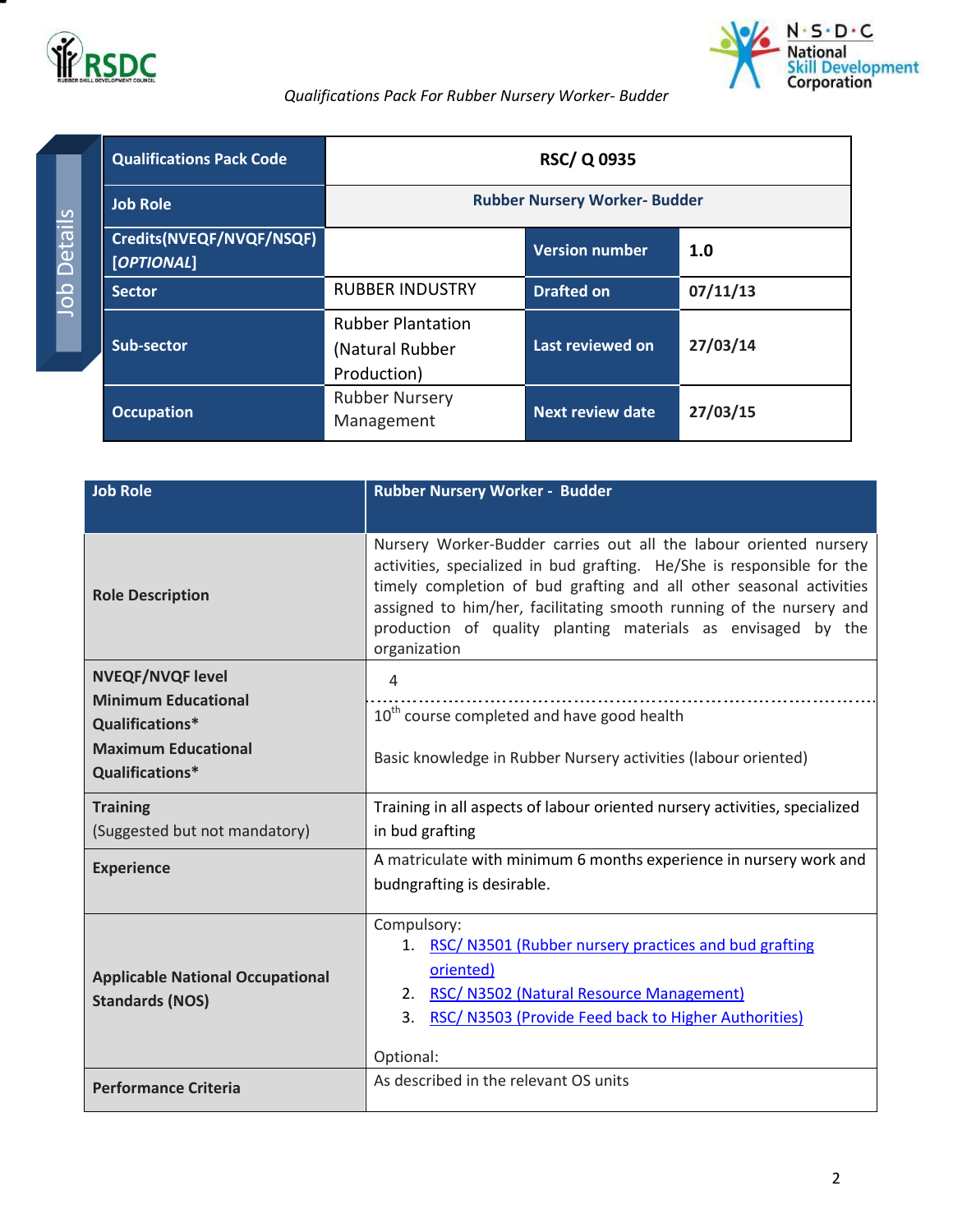



### *Qualifications Pack For Rubber Nursery Worker- Budder*

| <b>Keywords / Terms</b>                 | <b>Description</b>                                                                                                                                                                                                                                                                                   |
|-----------------------------------------|------------------------------------------------------------------------------------------------------------------------------------------------------------------------------------------------------------------------------------------------------------------------------------------------------|
| Sector                                  | Sector is a conglomeration of different business operations having similar<br>businesses and interests. It may also be defined as a distinct subset of the<br>economy whose components share similar characteristics and interests.                                                                  |
| Sub-sector                              | Sub-sector is derived from a further breakdown based on the characteristics<br>and interests of its components.                                                                                                                                                                                      |
| Occupation                              | Occupation is a set of job roles, which perform similar/related set of<br>functions in an industry.                                                                                                                                                                                                  |
| Function                                | Function is an activity necessary for achieving the key purpose of the sector,<br>occupation, or area of work, which can be carried out by a person or a group<br>of persons. Functions are identified through functional analysis and form the<br>basis of OS.                                      |
| Job Role                                | Job role defines a unique set of functions that together form a unique<br>employment opportunity in an organization.                                                                                                                                                                                 |
| <b>OS</b>                               | OS specify the standards of performance an individual must achieve when<br>carrying out a function in the workplace, together with the knowledge and<br>understanding they need to meet that standard consistently. Occupational<br>Standards are applicable both in the Indian and global contexts. |
| Performance Criteria                    | Performance Criteria are statements that together specify the standard of<br>performance required when carrying out a task.                                                                                                                                                                          |
| <b>NOS</b>                              | NOS are Occupational Standards which apply uniquely in the Indian context.                                                                                                                                                                                                                           |
| <b>Qualifications Pack</b><br>Code      | Qualifications Pack Code is a unique reference code that identifies a<br>qualifications pack.                                                                                                                                                                                                        |
| <b>Qualifications Pack</b>              | Qualifications Pack comprises the set of OS, together with the educational,<br>training and other criteria required to perform a job role. A Qualifications<br>Pack is assigned a unique qualification pack code.                                                                                    |
| Unit Code                               | Unit Code is a unique identifier for an Occupational Standard, which is<br>denoted by an 'N'.                                                                                                                                                                                                        |
| Unit Title                              | Unit Title gives a clear overall statement about what the incumbent should be<br>able to do.                                                                                                                                                                                                         |
| Description                             | Description gives a short summary of the unit content. This would be helpful<br>to anyone searching on a database to verify that this is the appropriate OS<br>they are looking for.                                                                                                                 |
| Knowledge and<br>Understanding          | Knowledge and Understanding are statements which together specify the<br>technical, generic, professional and organizational specific knowledge that an<br>individual needs in order to perform to the required standard.                                                                            |
| <b>Organizational Context</b>           | Organizational Context includes the way the organization is structured and<br>how it operates, including the extent of operative knowledge managers have<br>of their relevant areas of responsibility.                                                                                               |
| <b>Technical Knowledge</b>              | Technical Knowledge is the specific knowledge needed to accomplish specific<br>designated responsibilities.                                                                                                                                                                                          |
| Core Skills or Generic<br><b>Skills</b> | Core Skills or Generic Skills are a group of skills that are key to learning and<br>working in today's world. These skills are typically needed in any work<br>environment. In the context of the OS, these include communication related<br>skills that are applicable to most job roles.           |

۳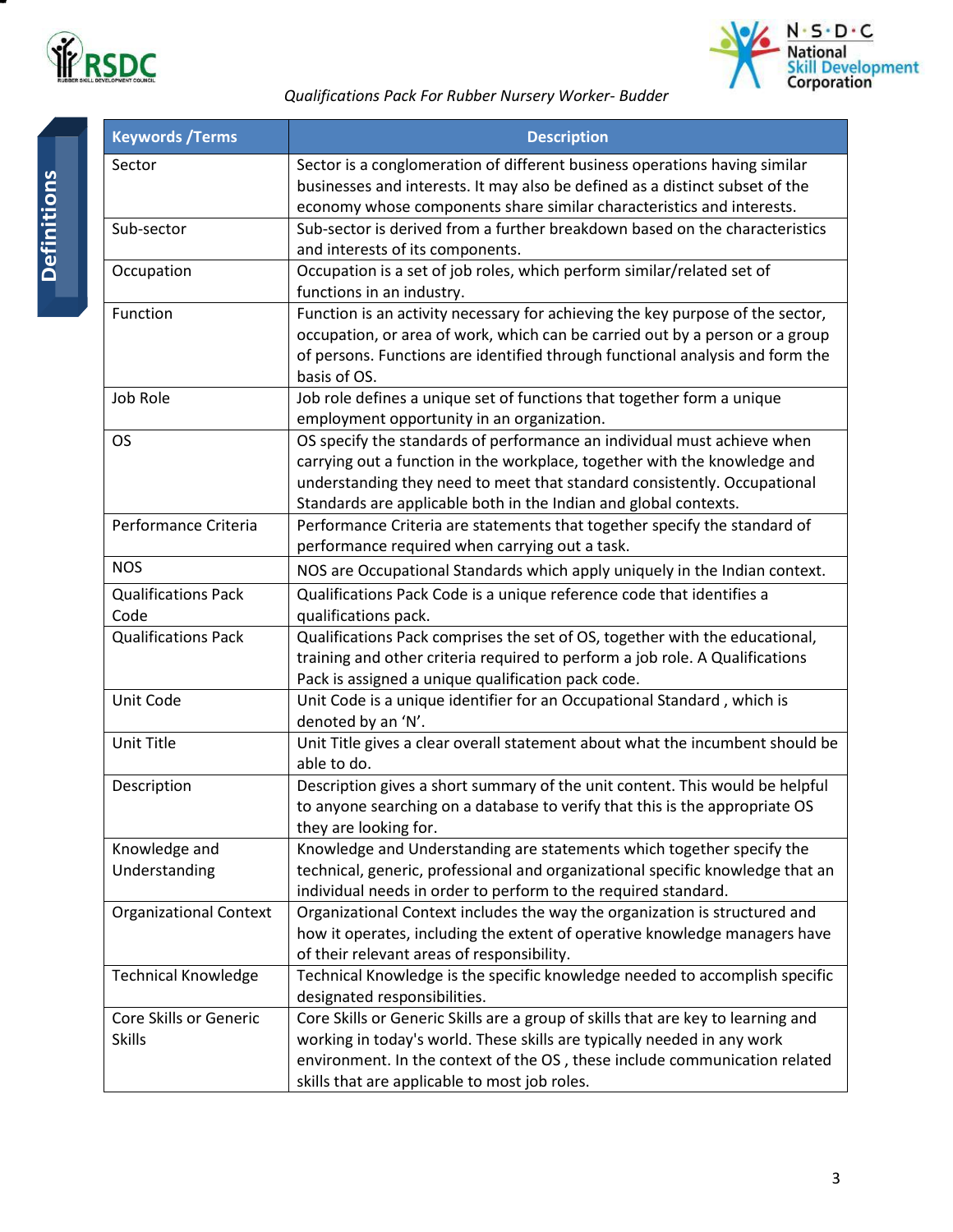



--------------------------------------------------------------------------------------------------------------------------------------------



# **National Occupational Standard**



---------------------------------------------------------------------------------------------------------------------------------------

**Overview:**

<span id="page-3-0"></span>**This unit is about Nursery development Practices**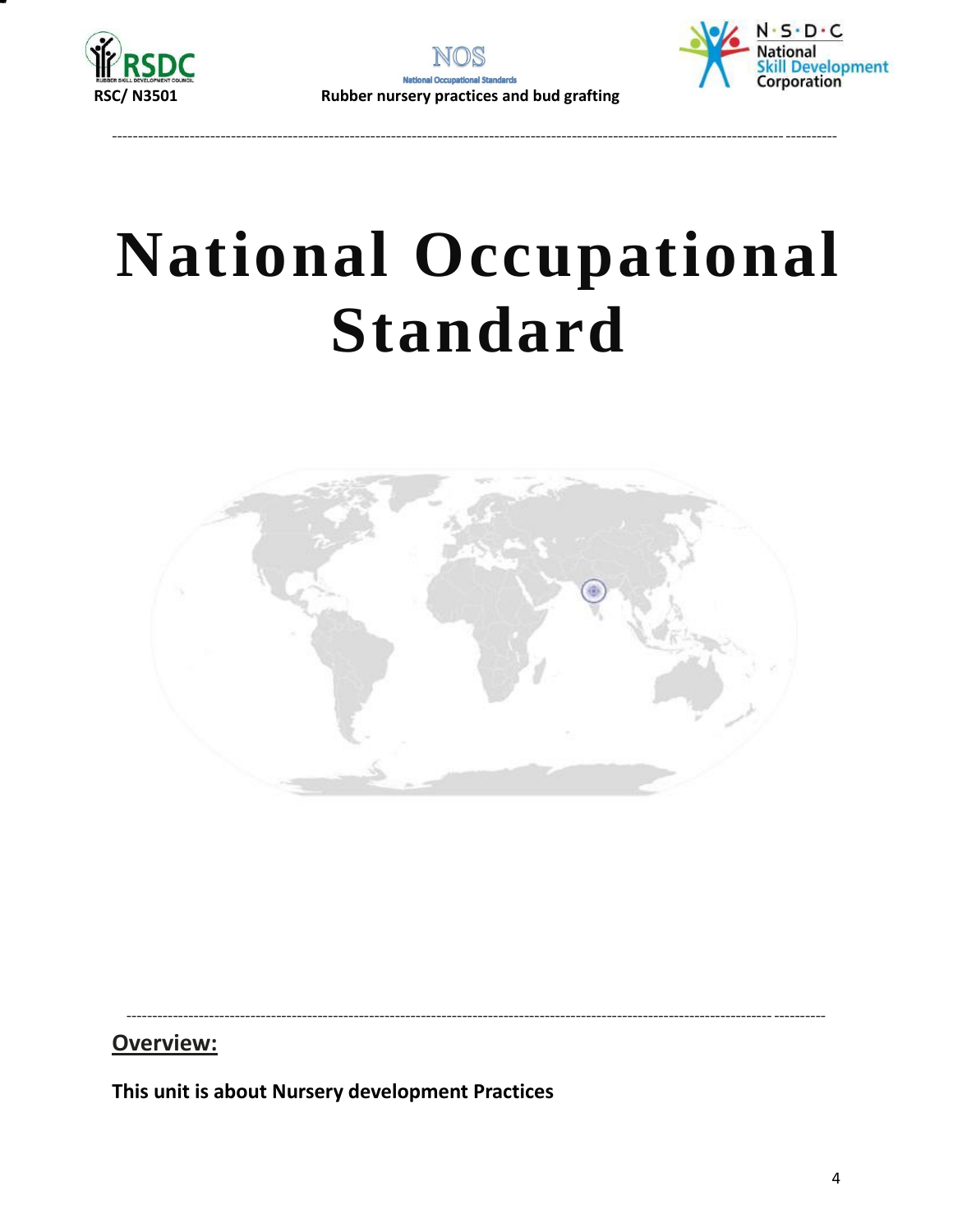





| <b>Unit Code</b>   | <b>RSC/N3501</b>                                                                                                                                                                                                                                                                                                                                                                                                                                                                                                                                                                  |  |  |
|--------------------|-----------------------------------------------------------------------------------------------------------------------------------------------------------------------------------------------------------------------------------------------------------------------------------------------------------------------------------------------------------------------------------------------------------------------------------------------------------------------------------------------------------------------------------------------------------------------------------|--|--|
| <b>Unit Title</b>  | <b>Rubber nursery Practices (Labour oriented)</b>                                                                                                                                                                                                                                                                                                                                                                                                                                                                                                                                 |  |  |
| (Task)             |                                                                                                                                                                                                                                                                                                                                                                                                                                                                                                                                                                                   |  |  |
| <b>Description</b> | This unit is about Nursery development Practices                                                                                                                                                                                                                                                                                                                                                                                                                                                                                                                                  |  |  |
| <b>Scope</b>       | This unit/task covers the following:<br>Proficiency in carrying out work in connection with-<br>Sorting and temporary storage of seeds<br>Germination of seeds- preparation of land germination beds, sowing and<br>after care<br>Planting- preparation of land and nursery bed, picking of germinated seeds,<br>transportation, planting and after care<br>Seedling nursery maintenance and disease management<br>Development of multi clone bud wood nursery & maintenance<br>Raising poly bag and root trainer plants and upkeep<br>Preparation of planting materials for sale |  |  |

### **Performance Criteria(PC) w.r.t. the scope**

| <b>Element</b>              | <b>Performance Criteria</b>                                                          |  |  |  |
|-----------------------------|--------------------------------------------------------------------------------------|--|--|--|
| Sorting and                 | To be competent, the individual on the job must be able to carry out labour oriented |  |  |  |
| temporary storage of        | work in connection with-                                                             |  |  |  |
| seeds                       |                                                                                      |  |  |  |
|                             | PC1. Sorting of quality of the seeds                                                 |  |  |  |
|                             | PC2. Viability test of the seed                                                      |  |  |  |
|                             | PC3. Temporary storage of seeds                                                      |  |  |  |
|                             | PC4. Carry out timely sowing of the seeds                                            |  |  |  |
|                             | PC5. Prepare the land and make germination beds as per specification                 |  |  |  |
| <b>Germination of seeds</b> | PC6. Placing of seeds in the germination medium and cover with coir                  |  |  |  |
|                             | mat/gunny bags                                                                       |  |  |  |
|                             | PC7. Watering the germination beds to maintain optimum moisture                      |  |  |  |
|                             |                                                                                      |  |  |  |
|                             | PC5. Cast proper land preparation technique and design seedling nursery              |  |  |  |
| <b>Planting</b>             | Beds as per specification                                                            |  |  |  |
|                             | PC6. Select the best quality germinated seeds and transport without damage           |  |  |  |
|                             | PC7. Carry out planting of germinated seeds with suitable spacing                    |  |  |  |
|                             | PC7. Ensure planting of germinated seeds at the right stage                          |  |  |  |
|                             | PC8. Irrigate, if required                                                           |  |  |  |
|                             |                                                                                      |  |  |  |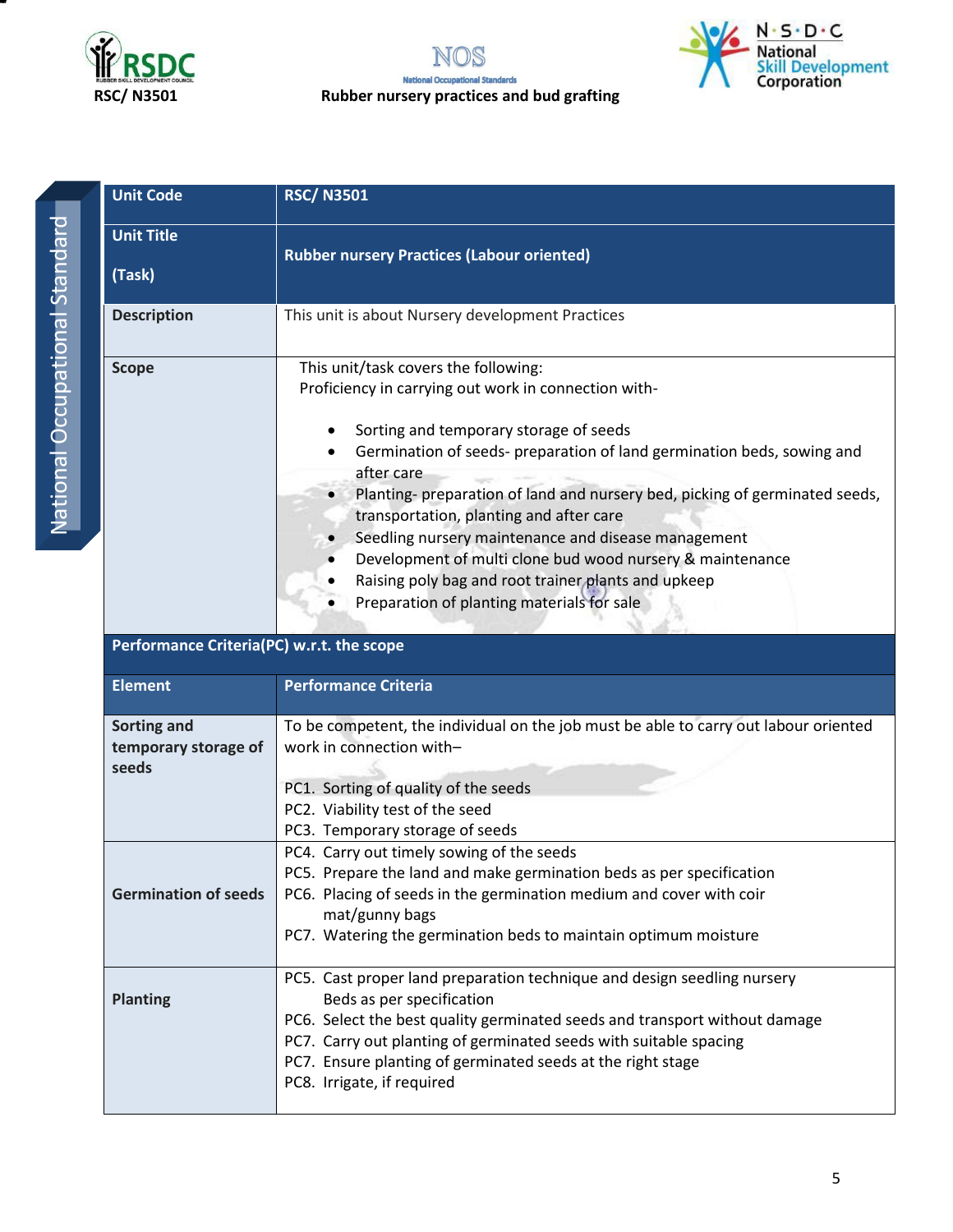





**National Occupational Standards RSC/ N3501 Rubber nursery practices and bud grafting**

| PC9. Carry out timely weeding (minimum three rounds- before fertilizer<br><b>Seedling nursery</b><br>maintenance and<br>applications and bud grafting)<br>PC10. Carry out fertilizer application (basal dressing with compost and rock<br>disease management<br>phosphate; 2500 kg of 10:10:4:1.5 NPKMg per effective hectare (1st<br>dose) and 550 kg urea per effective hectare ( $2^{nd}$ dose).<br>PC11. Carry out mulching irrigation etc |                                                                                                                           |  |
|------------------------------------------------------------------------------------------------------------------------------------------------------------------------------------------------------------------------------------------------------------------------------------------------------------------------------------------------------------------------------------------------------------------------------------------------|---------------------------------------------------------------------------------------------------------------------------|--|
|                                                                                                                                                                                                                                                                                                                                                                                                                                                | PC12. Identify diseases and prescribe suitable chemicals and undertake                                                    |  |
|                                                                                                                                                                                                                                                                                                                                                                                                                                                | Plant protection measures                                                                                                 |  |
|                                                                                                                                                                                                                                                                                                                                                                                                                                                | PC13. Thinning out of weaklings/undesired seedlings                                                                       |  |
|                                                                                                                                                                                                                                                                                                                                                                                                                                                | PC 14. Carry out seedling census                                                                                          |  |
| <b>Development of</b>                                                                                                                                                                                                                                                                                                                                                                                                                          | PC15. Identify clones for raising multi clone bud wood nursery                                                            |  |
| multi-clone Bud                                                                                                                                                                                                                                                                                                                                                                                                                                | PC16. Plant mother plants with spacing as per specification                                                               |  |
| wood nursery &                                                                                                                                                                                                                                                                                                                                                                                                                                 | PC17. Clone identification and labelling                                                                                  |  |
| maintenance<br>PC18. Weeding                                                                                                                                                                                                                                                                                                                                                                                                                   |                                                                                                                           |  |
|                                                                                                                                                                                                                                                                                                                                                                                                                                                | PC19. Application of fertilizer ((basal dressing with 150 kg powdered rock                                                |  |
|                                                                                                                                                                                                                                                                                                                                                                                                                                                | phosphate per hectare; NPKMg 10:10:4:1.5 mixture at the rate of 250                                                       |  |
|                                                                                                                                                                                                                                                                                                                                                                                                                                                | g/plant in two split doses and 10:10:4:1.5 mixture at the rate of 125                                                     |  |
|                                                                                                                                                                                                                                                                                                                                                                                                                                                | g/plant two to three months after cutting back)<br>PC20. Identify diseases and prescribe suitable chemicals and undertake |  |
|                                                                                                                                                                                                                                                                                                                                                                                                                                                | Plant protection measures                                                                                                 |  |
|                                                                                                                                                                                                                                                                                                                                                                                                                                                | PC21. Carry out Pruning                                                                                                   |  |
|                                                                                                                                                                                                                                                                                                                                                                                                                                                | PC22. Collection of bud wood for budding/sale (for young bud grafting/Green                                               |  |
|                                                                                                                                                                                                                                                                                                                                                                                                                                                | Bud grafting/brown bud grafting)                                                                                          |  |
|                                                                                                                                                                                                                                                                                                                                                                                                                                                | PC23. Cut backing of discarded/unutilised bud wood                                                                        |  |
| <b>Bud grafting</b>                                                                                                                                                                                                                                                                                                                                                                                                                            | PC24. Assess the appropriate growth stage of seedlings                                                                    |  |
|                                                                                                                                                                                                                                                                                                                                                                                                                                                | PC25. Carry out bud grafting in the most favourable climatic conditions                                                   |  |
|                                                                                                                                                                                                                                                                                                                                                                                                                                                | PC26. Identify clone for multiplication through bud grafting                                                              |  |
|                                                                                                                                                                                                                                                                                                                                                                                                                                                | PC27. Use good quality scion for bud grafting                                                                             |  |
|                                                                                                                                                                                                                                                                                                                                                                                                                                                | PC28. Select successful bud grafted seedlings                                                                             |  |
|                                                                                                                                                                                                                                                                                                                                                                                                                                                | PC29. Assess bud grafting success                                                                                         |  |
|                                                                                                                                                                                                                                                                                                                                                                                                                                                | PC30. Carry out subsequent rounds of bud grafting                                                                         |  |
|                                                                                                                                                                                                                                                                                                                                                                                                                                                |                                                                                                                           |  |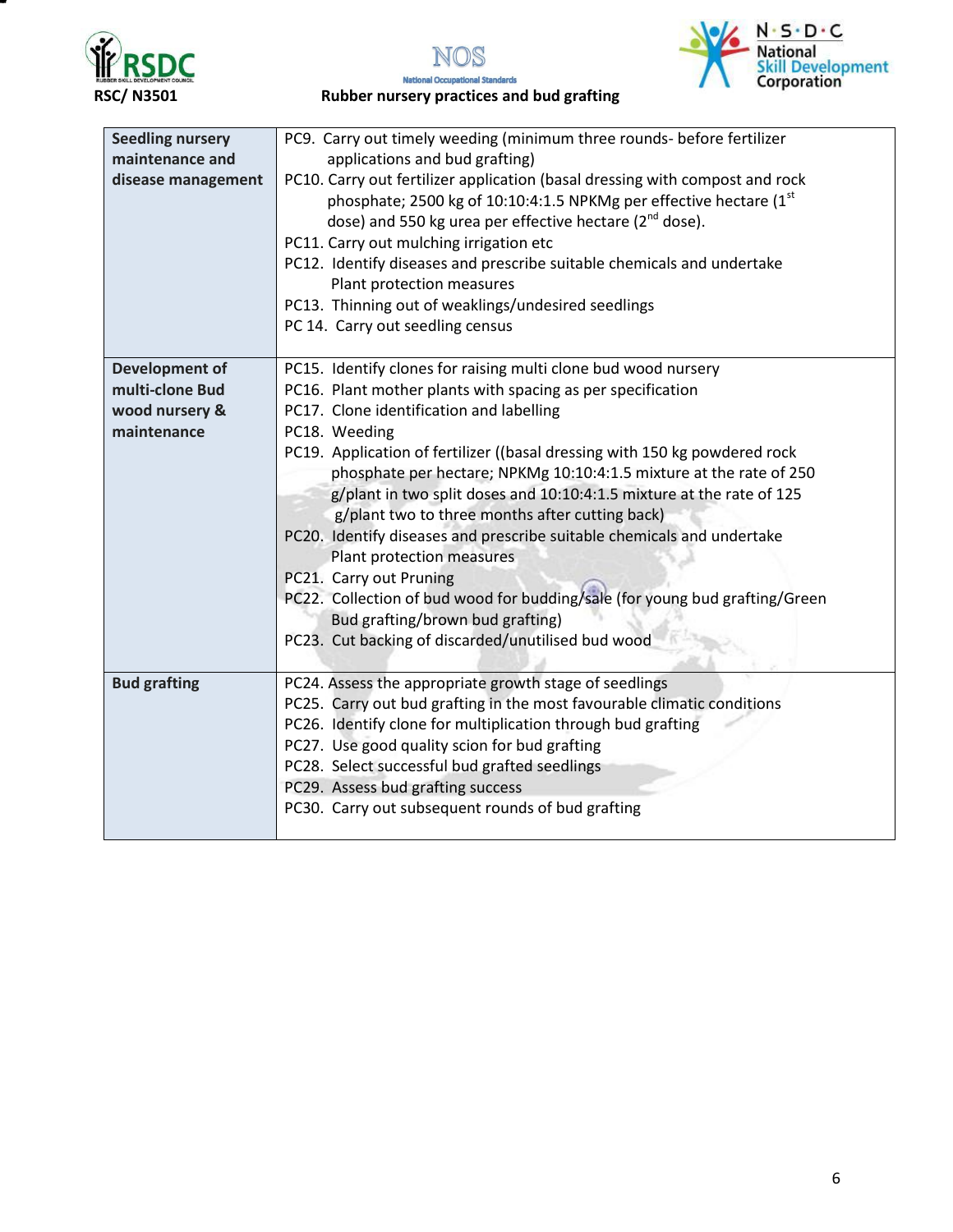





**National Occupational Standards RSC/ N3501 Rubber nursery practices and bud grafting**

| <b>Production of</b>                   | PC31. Seed at stake method- placing germinated seeds in the poly bags/Root  |
|----------------------------------------|-----------------------------------------------------------------------------|
| <b>Advanced planting</b>               | Trainer cups for raising seedlings for bud grafting                         |
| materials (Poly bag                    | PC32. Select good quality seeds                                             |
| plants and root                        | PC33. Germination of seeds                                                  |
| trainer plants)                        | PC34. Plant in the poly bags/root trainer cups & after care                 |
|                                        | PC35. Cut backing of bud grafted plants for further development             |
|                                        | PC36. Direct planting of Bud grafted stump method- planting bud grafted     |
|                                        | Stumps in the poly bag/ root trainer cups.                                  |
|                                        | PC37. Selection of poly bags of appropriate size and specifications         |
|                                        | PC38. Preparation of potting mixture                                        |
|                                        | PC39. Planting of germinated seeds/bud grafted stumps                       |
|                                        | PC40. Watering for maintaining optimum soil moisture                        |
|                                        | PC41. Provide shade to regulate sun light                                   |
|                                        | PC42. Fertilizer application and disease management                         |
|                                        | PC43. Selection of root trainer cups of appropriate size and specifications |
|                                        | PC44. Seasoning of coir pith (soaking in water to remove resins, tannin etc |
|                                        | PC45. Preparation of potting mixture (chemical treatment)                   |
|                                        | PC46. Potting mixture filling                                               |
|                                        | PC47. Plant germinated seeds/ bud grafted stumps and after care             |
|                                        | PC48. Watering for maintaining optimum soil moisture                        |
|                                        | PC49. Provide shade to regulate sun light                                   |
|                                        | PC50. Fertilizer application and disease management                         |
|                                        | PC51. Root air pruning and Hardening                                        |
|                                        |                                                                             |
| <b>Preparation of</b>                  | PC52. Pulling out of bud grafted plants                                     |
| planting materials for                 | PC53. Cut backing of stock plant, pruning roots and waxing                  |
| sale                                   | PC54. Counting, Bundling and packing of budded stumps in banana sheath      |
|                                        | PC55. Cutting of bud wood, waxing and packing in banana sheath for          |
|                                        | transportation                                                              |
|                                        | PC56. Sorting and loading of poly bag plants for sale                       |
|                                        | PC57. Mounting on racks and loading of root trainer plants for sale         |
|                                        |                                                                             |
|                                        |                                                                             |
| <b>Knowledge and Understanding (K)</b> |                                                                             |
|                                        |                                                                             |
| A. Organizational                      | The user/individual on the job needs to know and understand:                |
| <b>Context</b>                         |                                                                             |
|                                        | Importance of full capacity utilization of inputs<br>KA1.                   |
| (Knowledge of the                      | Importance of effective utilization of man power<br>KA2.                    |
| company/                               | Relevance of minimizing cost of production<br>KA3.                          |
| organization and                       | Importance of production of quality planting materials<br>KA4.              |
| its processes)                         | Importance of maintaining harmony in the work place<br>KA5.                 |
|                                        |                                                                             |
|                                        |                                                                             |
|                                        |                                                                             |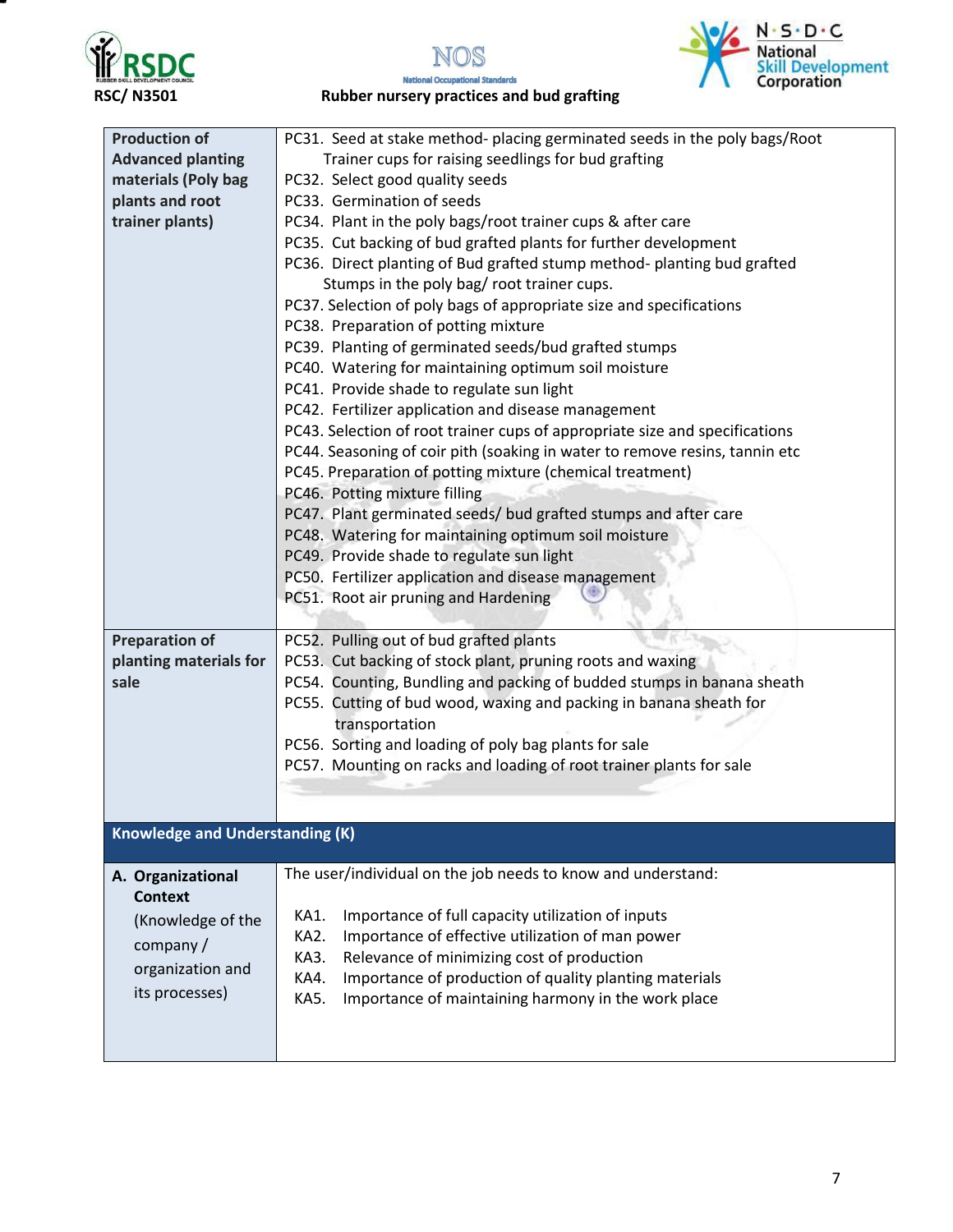





**National Occupational Standards RSC/ N3501 Rubber nursery practices and bud grafting**

| <b>B. Technical</b>          | The user/individual on the job needs to know and understand:                                       |  |  |
|------------------------------|----------------------------------------------------------------------------------------------------|--|--|
| <b>Knowledge</b>             |                                                                                                    |  |  |
|                              | Sorting of quality rubber seeds<br>KB1.                                                            |  |  |
|                              | Viability test for assessing the viability of seeds<br>KB2.                                        |  |  |
|                              | Methods for temporary storage of seeds<br>KB3.                                                     |  |  |
|                              | Preparation of land, germination beds, nursery beds<br>KB4.                                        |  |  |
|                              | Right stage of germinated seeds for planting<br>KB5.                                               |  |  |
|                              | Planting techniques and nursery and after care<br>KB6.                                             |  |  |
|                              | KB7. Disease management                                                                            |  |  |
|                              | KB8. Development and maintenance of bud wood nursery                                               |  |  |
|                              | KB9. Scientific aspects of bud grafting                                                            |  |  |
|                              | KB10. Practical experience in bud grafting                                                         |  |  |
|                              | KB11. Methodology for developing poly bag and root trainer plants and                              |  |  |
|                              | maintenance.                                                                                       |  |  |
|                              |                                                                                                    |  |  |
| <b>Skills (S) (Optional)</b> |                                                                                                    |  |  |
| A. Core Skills/              | <b>Writing Skills</b>                                                                              |  |  |
| <b>Generic Skills</b>        |                                                                                                    |  |  |
|                              | The user/individual on the job needs to know and understand how to:                                |  |  |
|                              |                                                                                                    |  |  |
|                              | SA1. Express ideas clearly through written document                                                |  |  |
|                              | SA2. Skill for preparing simple letter, requests etc                                               |  |  |
|                              |                                                                                                    |  |  |
|                              | <b>Reading Skills</b>                                                                              |  |  |
|                              | The user/individual on the job needs to know and understand how to:                                |  |  |
|                              |                                                                                                    |  |  |
|                              | SA3. Read and understand contents published in newspaper, agri-magazines for<br>updating knowledge |  |  |
|                              | SA4. Read and understand images, diagrams etc                                                      |  |  |
|                              |                                                                                                    |  |  |
|                              | <b>Oral Communication (Listening and Speaking skills)</b>                                          |  |  |
|                              |                                                                                                    |  |  |
|                              | The user/individual on the job needs to know and understand how to:                                |  |  |
|                              | SA5. Express statements, opinions or information clearly so that the receiver                      |  |  |
|                              | can hear and understand                                                                            |  |  |
|                              | SA6. Respond appropriately to queries                                                              |  |  |
|                              | SA7. Communicate effectively to Manager, supervisor, office staff and other                        |  |  |
|                              | Workers                                                                                            |  |  |
|                              |                                                                                                    |  |  |
|                              |                                                                                                    |  |  |
|                              |                                                                                                    |  |  |
|                              |                                                                                                    |  |  |
|                              |                                                                                                    |  |  |
|                              |                                                                                                    |  |  |
|                              |                                                                                                    |  |  |
|                              |                                                                                                    |  |  |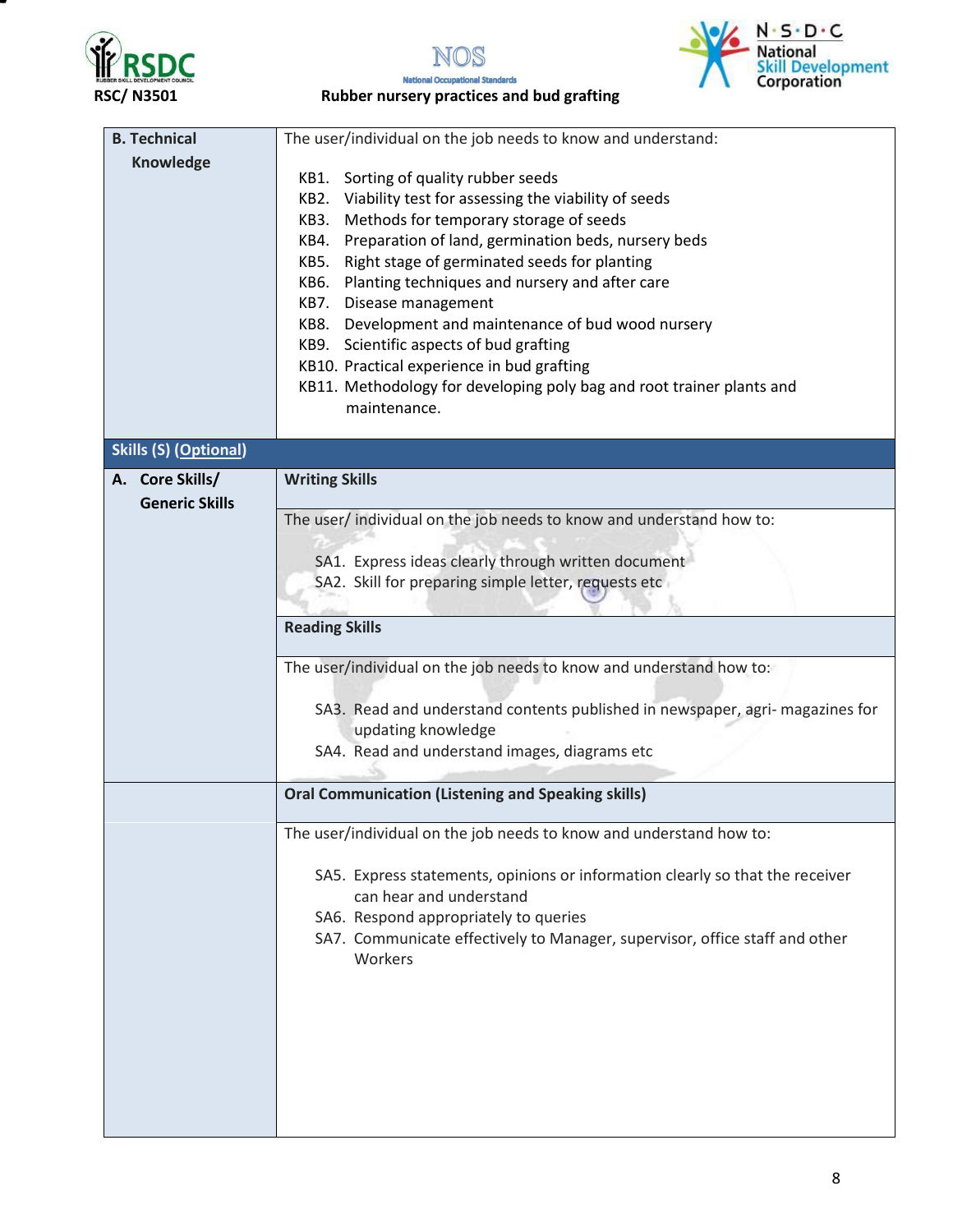





### RSC/ N3501 Rubber nursery practices and bud grafting

| <b>Professional Skill</b><br><b>Motivation through team building</b><br>В. |  |                                                                        |
|----------------------------------------------------------------------------|--|------------------------------------------------------------------------|
|                                                                            |  | The user/individual on the job needs to know and understand how to     |
|                                                                            |  | SB1. Complete the task within the time schedule through group approach |
|                                                                            |  |                                                                        |
|                                                                            |  |                                                                        |

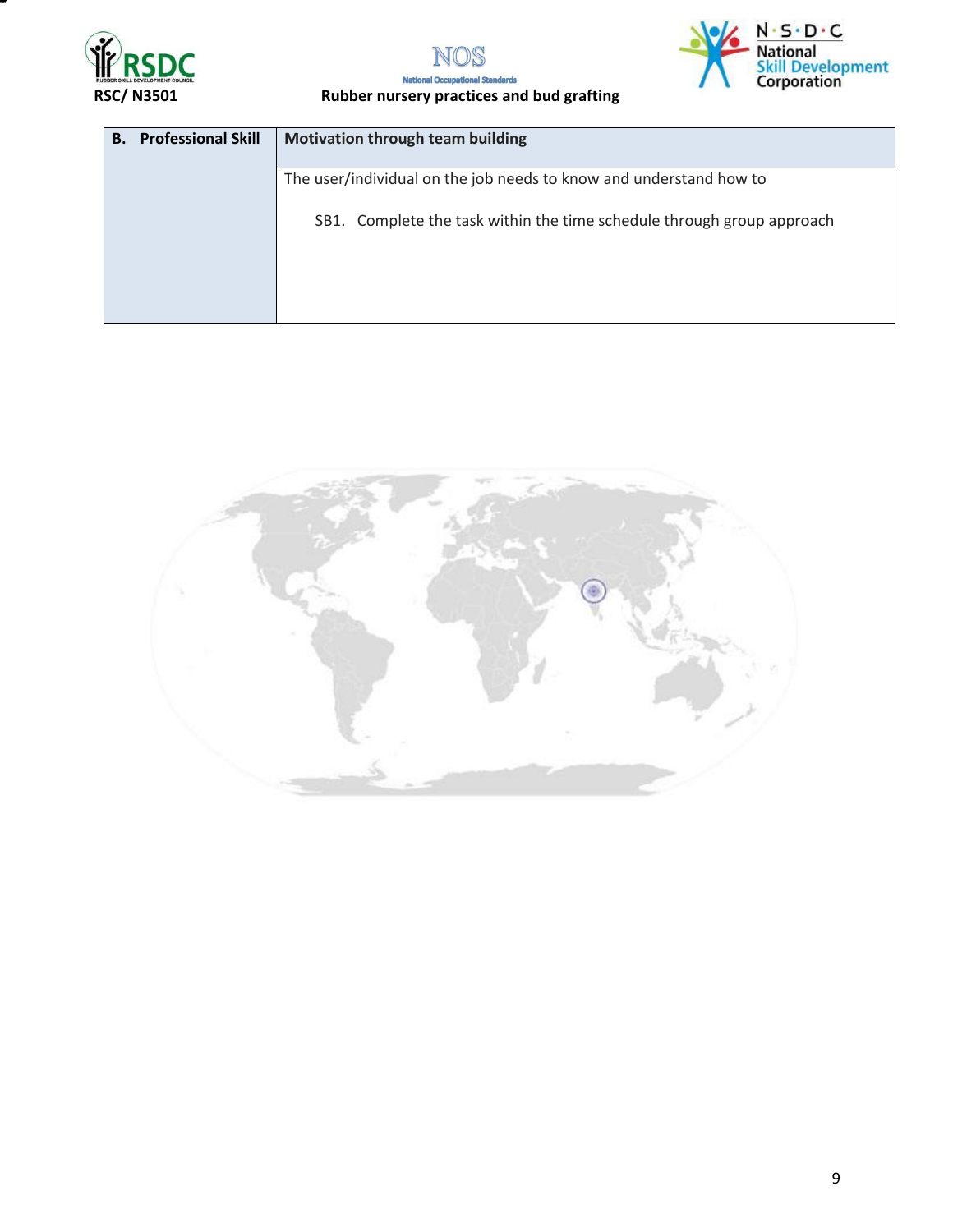



# **NOS Version Control**

| NOS Code                               | <b>RSC/N3501</b>                    |                         |          |
|----------------------------------------|-------------------------------------|-------------------------|----------|
| Credits(NVEQF/NVQF/NSQF)<br>[OPTIONAL] |                                     | <b>Version number</b>   | 1.0      |
| Industry                               | <b>Rubber Plantation</b>            | <b>Drafted on</b>       | 07/11/13 |
| <b>Industry Sub-sector</b>             | <b>Rubber Nursery</b><br>Management | Last reviewed on        | 27/03/14 |
|                                        |                                     | <b>Next review date</b> | 27/03/15 |

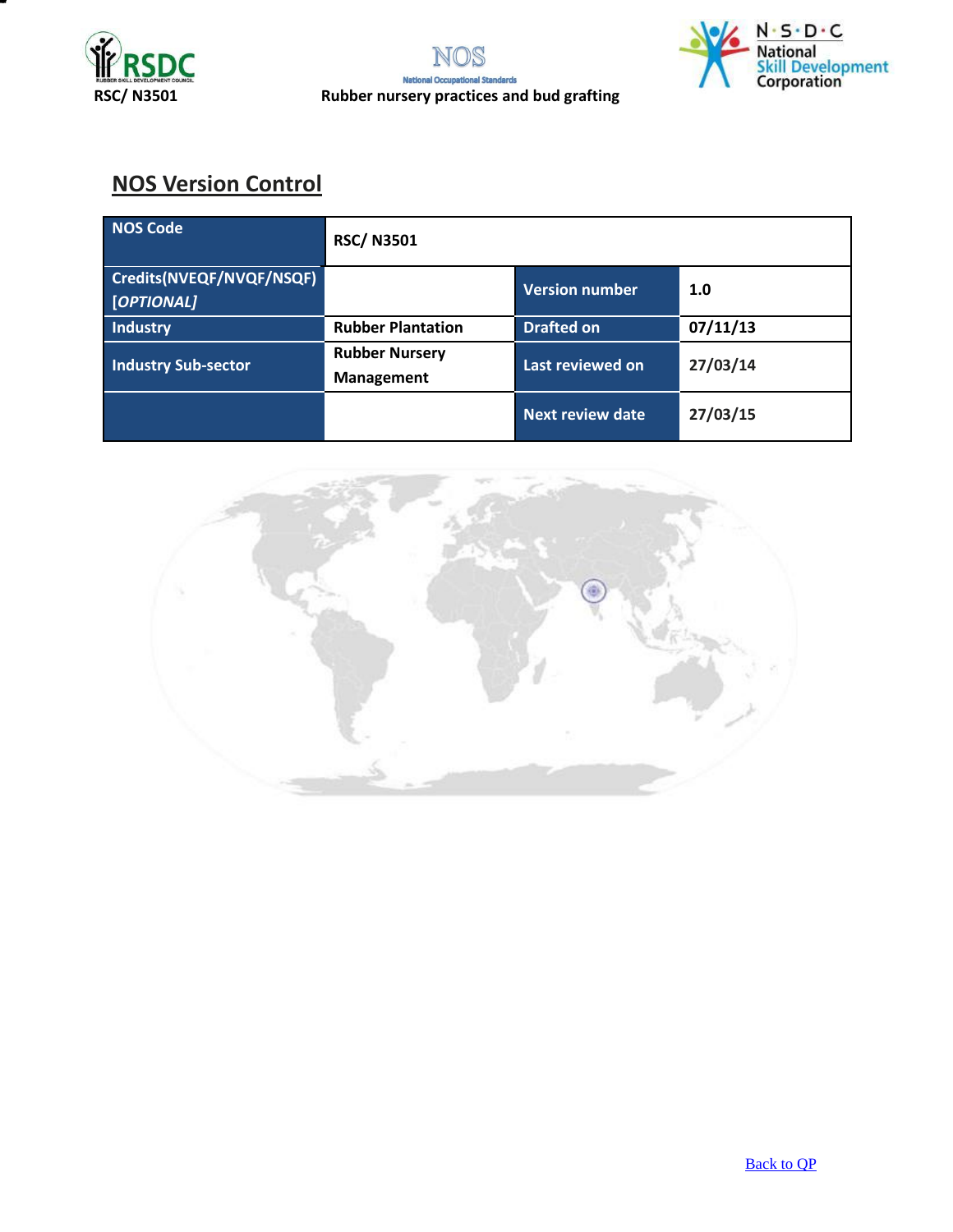



# **National Occupational Standard**



## Overview:

<span id="page-10-0"></span>This unit is about Natural Resource Management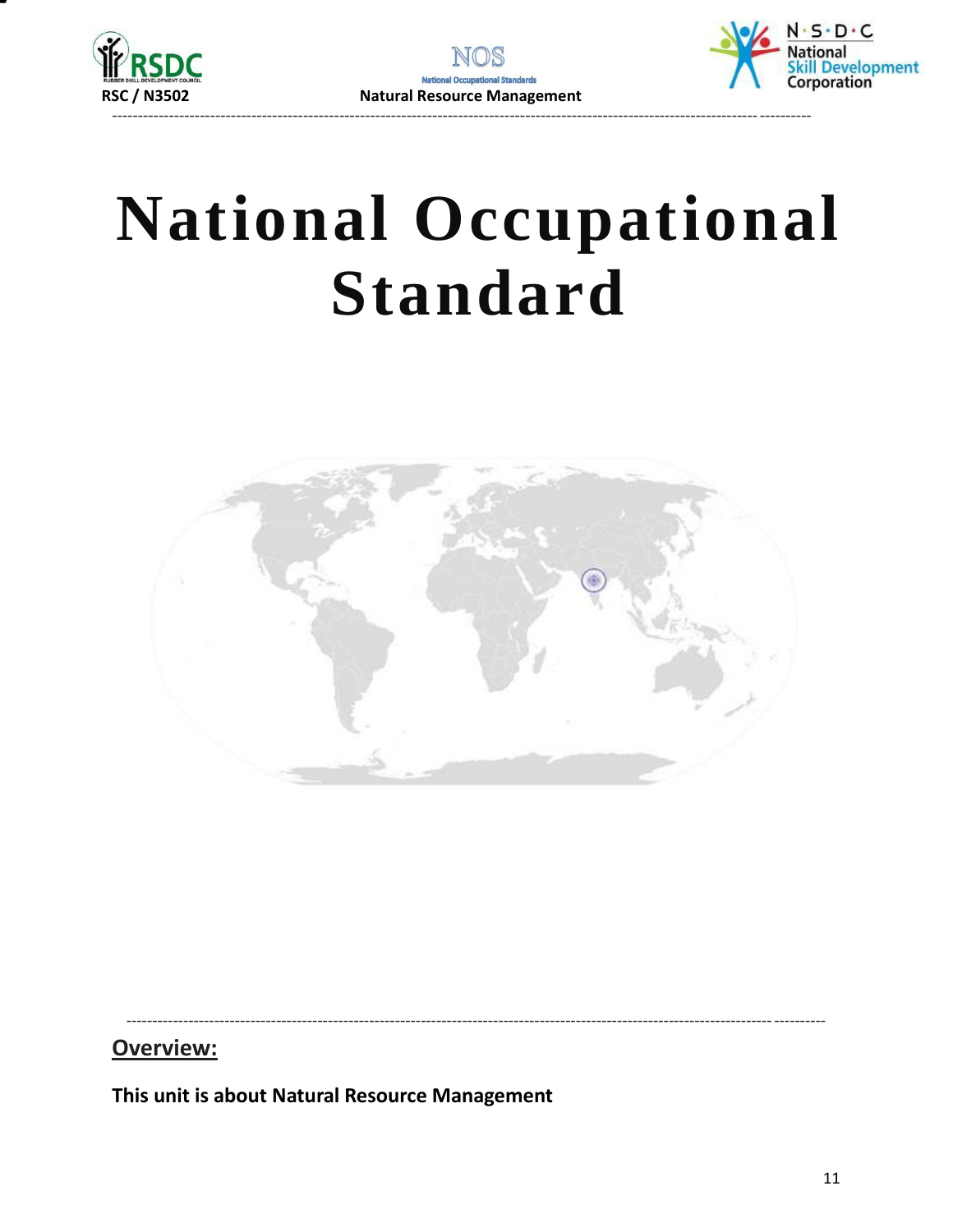





| <b>Unit Code</b>                          | <b>RSC/N3502</b>                                                                                                                                                                                                                                                                                                                                                                                                                                                                                                                                                                                                     |
|-------------------------------------------|----------------------------------------------------------------------------------------------------------------------------------------------------------------------------------------------------------------------------------------------------------------------------------------------------------------------------------------------------------------------------------------------------------------------------------------------------------------------------------------------------------------------------------------------------------------------------------------------------------------------|
| <b>Unit Title</b><br>(Task)               | <b>Natural Resource Management</b>                                                                                                                                                                                                                                                                                                                                                                                                                                                                                                                                                                                   |
| <b>Description</b>                        | This unit is about Natural Resource Management                                                                                                                                                                                                                                                                                                                                                                                                                                                                                                                                                                       |
| <b>Scope</b>                              | This unit/task covers the following:<br>Natural resource Management (Soil & water)<br>Waste management & health care<br>Input (chemical) management                                                                                                                                                                                                                                                                                                                                                                                                                                                                  |
| Performance Criteria(PC) w.r.t. the scope |                                                                                                                                                                                                                                                                                                                                                                                                                                                                                                                                                                                                                      |
| <b>Element</b>                            | <b>Performance Criteria</b>                                                                                                                                                                                                                                                                                                                                                                                                                                                                                                                                                                                          |
| <b>Natural resource</b><br>management     | To be competent, the individual on the job must be able to know, understand-<br>PC1. The possibilities of soil erosion<br>PC2. Precautions to be taken to minimize the soil erosion during soil<br>manipulation<br>PC3. Correct method and direction of bed preparation compatible for terrain<br>PC4. Correct method of drainage making<br>PC5. Reuse of river sand used as seed germination medium<br>PC6. Hedge maintenance<br>PC7. Protection of water source from pollution<br>PC8. Rain water harvesting<br>PC9. Judicious use of water during irrigation<br>PC10. Mulching for soil and moisture conservation |
| <b>Waste management</b><br>& Health care  | PC11. Importance of premise cleanliness<br>PC12. Collection of empty containers, worn out polythene bags, waste budding<br>tapes, fertilizer bags etc from the field.<br>PC13. Use of dried leaves from the cut back portions of bud wood, seedlings<br>after pulling out for mulching<br>PC14. Treatment of waste water from coir pith seasoning<br>PC15. Destroy sources of mosquito breeding to control epidemic.                                                                                                                                                                                                 |
| Input (chemical)<br>management            | PC16. Consequences of chemical contamination<br>PC17. Use of pesticides and fungicides as per recommendations<br>PC18. Use herbicides judiciously<br>PC19. Spraying & handlings chemicals using hood, masks, gloves etc<br>PC20. Use chemical fertilizer as per recommendations only                                                                                                                                                                                                                                                                                                                                 |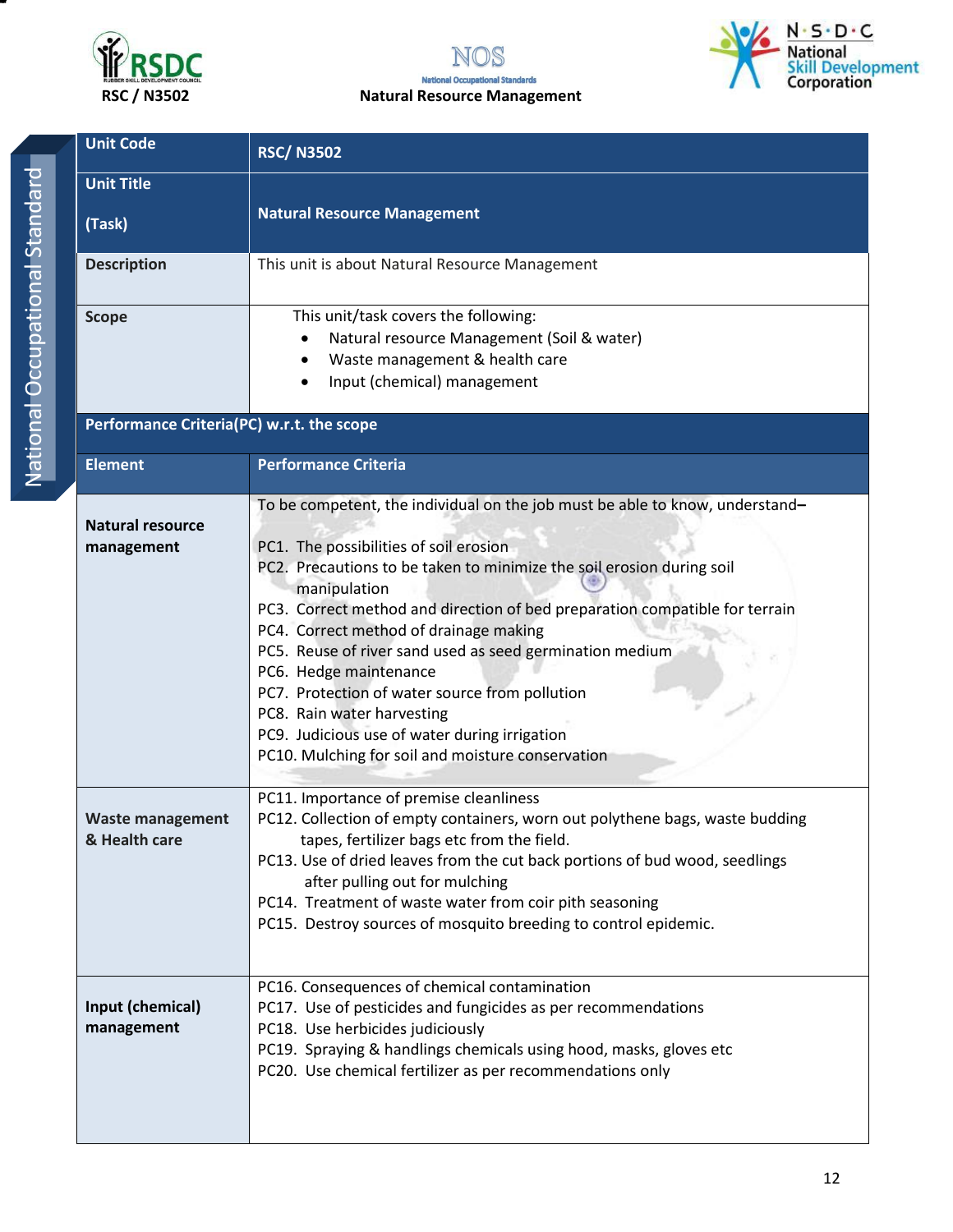

т





**Knowledge and Understanding (K)** 

| <b>B.</b> Organizational<br><b>Context</b><br>(Knowledge of the<br>company/<br>organization and<br>its processes) | The user/individual on the job needs to know and understand:<br>KA1. Importance of conservation of natural resources<br>KA2. Impact of soil erosion on fertility of soil<br>KA3. Judicious use of water and effective irrigation schedule<br>KA4. Judicious use of fertilizers and chemicals<br>KA5. Environmental pollution and control<br>KA6. Environmental hygiene and health care         |
|-------------------------------------------------------------------------------------------------------------------|------------------------------------------------------------------------------------------------------------------------------------------------------------------------------------------------------------------------------------------------------------------------------------------------------------------------------------------------------------------------------------------------|
| <b>B. Technical</b>                                                                                               | The user/individual on the job needs to know and understand:                                                                                                                                                                                                                                                                                                                                   |
| Knowledge                                                                                                         | KB1. Soil manipulation with minimum erosion<br>KB2. Irrigation schedule and methods<br>KB3. Types of fertilizers and methods of fertilizer application<br>KB4. Fungicides, pesticides, herbicides and other chemicals and its methods<br>of applications<br>KB5. Operations of sprayers and dusters<br>KB6. Operations of machines for irrigation<br>KB7. Waste management<br>KB8. Health care |
| <b>Skills (S) (Optional)</b>                                                                                      |                                                                                                                                                                                                                                                                                                                                                                                                |
| C. Core Skills/<br><b>Generic Skills</b>                                                                          | <b>Writing Skills</b><br>The user/ individual on the job needs to know and understand how to:<br>SA1. Express ideas clearly through written document<br>SA2. Writing simple letters, requests etc<br><b>Reading Skills</b><br>The user/individual on the job needs to know and understand how to:<br>SA3. Read and understand the contents published in newspapers and farm<br>magazines       |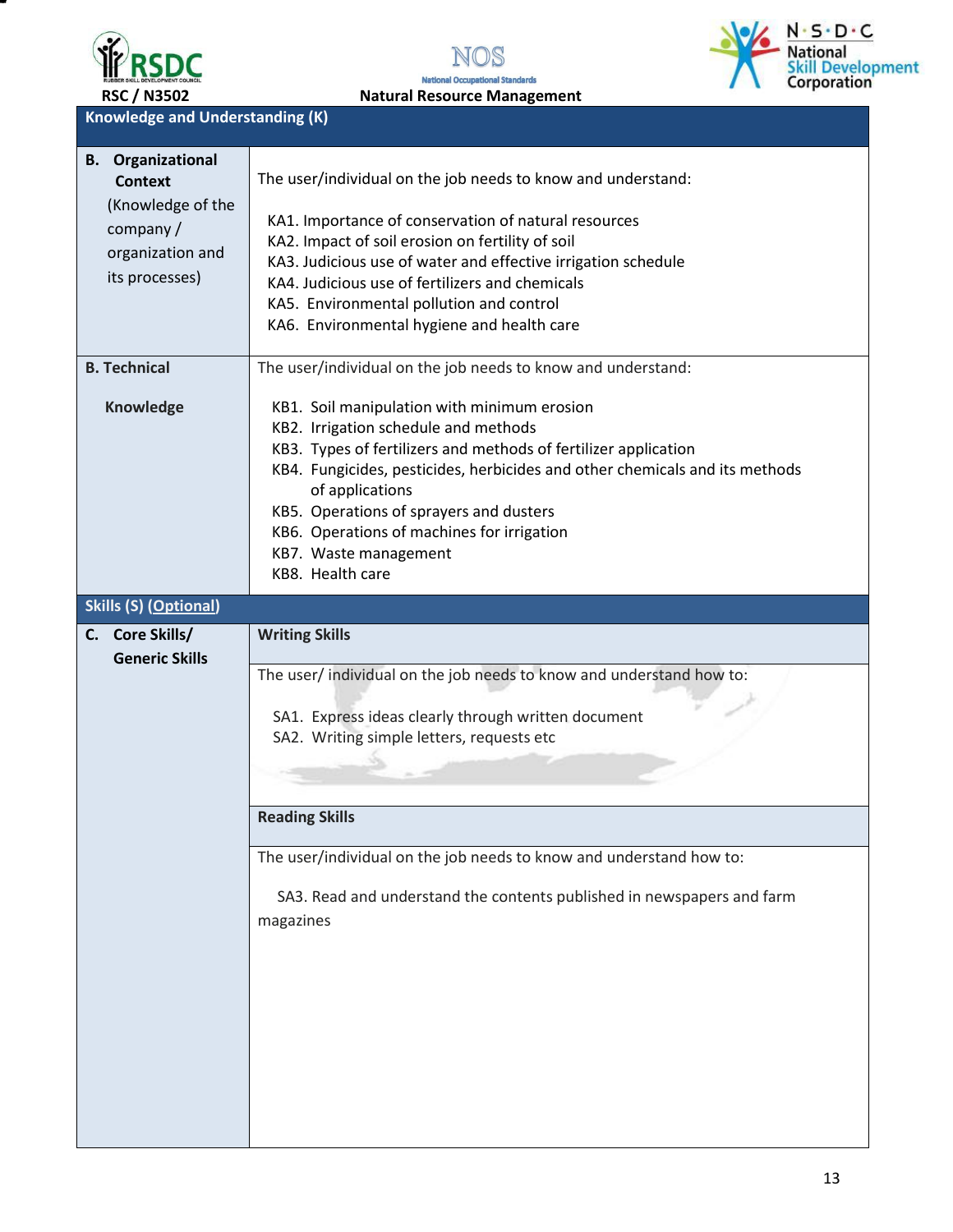



**National Occupational Standards** 



| <b>Natural Resource Management</b>                                                                                                 |  |  |
|------------------------------------------------------------------------------------------------------------------------------------|--|--|
| <b>Oral Communication (Listening and Speaking skills)</b><br>The user/individual on the job needs to know and understand how to: . |  |  |
|                                                                                                                                    |  |  |
| <b>Motivation through team building</b>                                                                                            |  |  |
| The user/individual on the job needs to know and understand how to:                                                                |  |  |
|                                                                                                                                    |  |  |

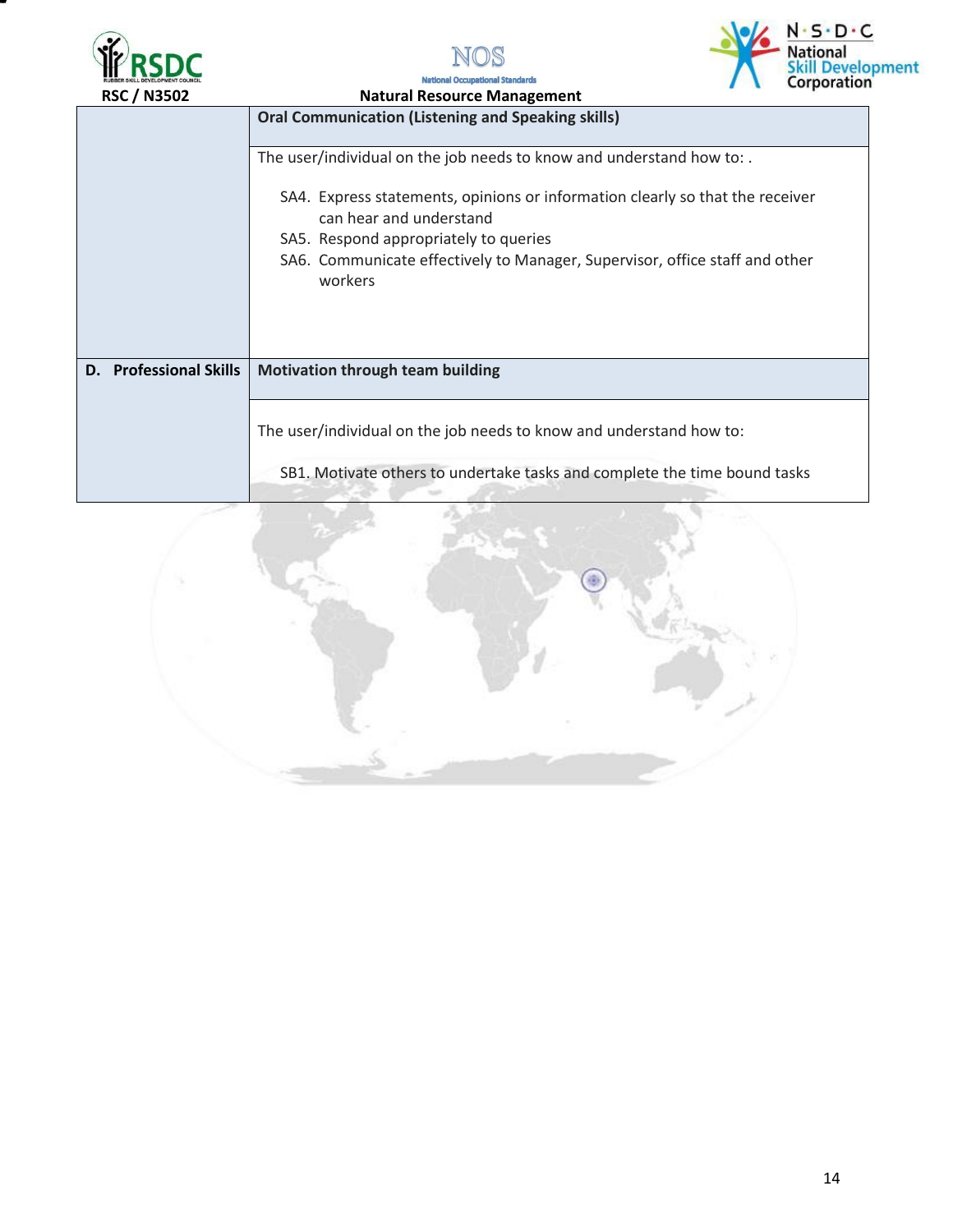





# **NOS Version Control**

| NOS Code                               | <b>RSC/N3502</b>                    |                         |          |
|----------------------------------------|-------------------------------------|-------------------------|----------|
| Credits(NVEQF/NVQF/NSQF)<br>[OPTIONAL] |                                     | <b>Version number</b>   | 1.0      |
| Industry                               | <b>Rubber Plantation</b>            | <b>Drafted on</b>       | 07/11/13 |
| <b>Industry Sub-sector</b>             | <b>Rubber Nursery</b><br>Management | Last reviewed on        | 27/03/14 |
|                                        |                                     | <b>Next review date</b> | 27/03/15 |



[Back to QP](#page-1-0)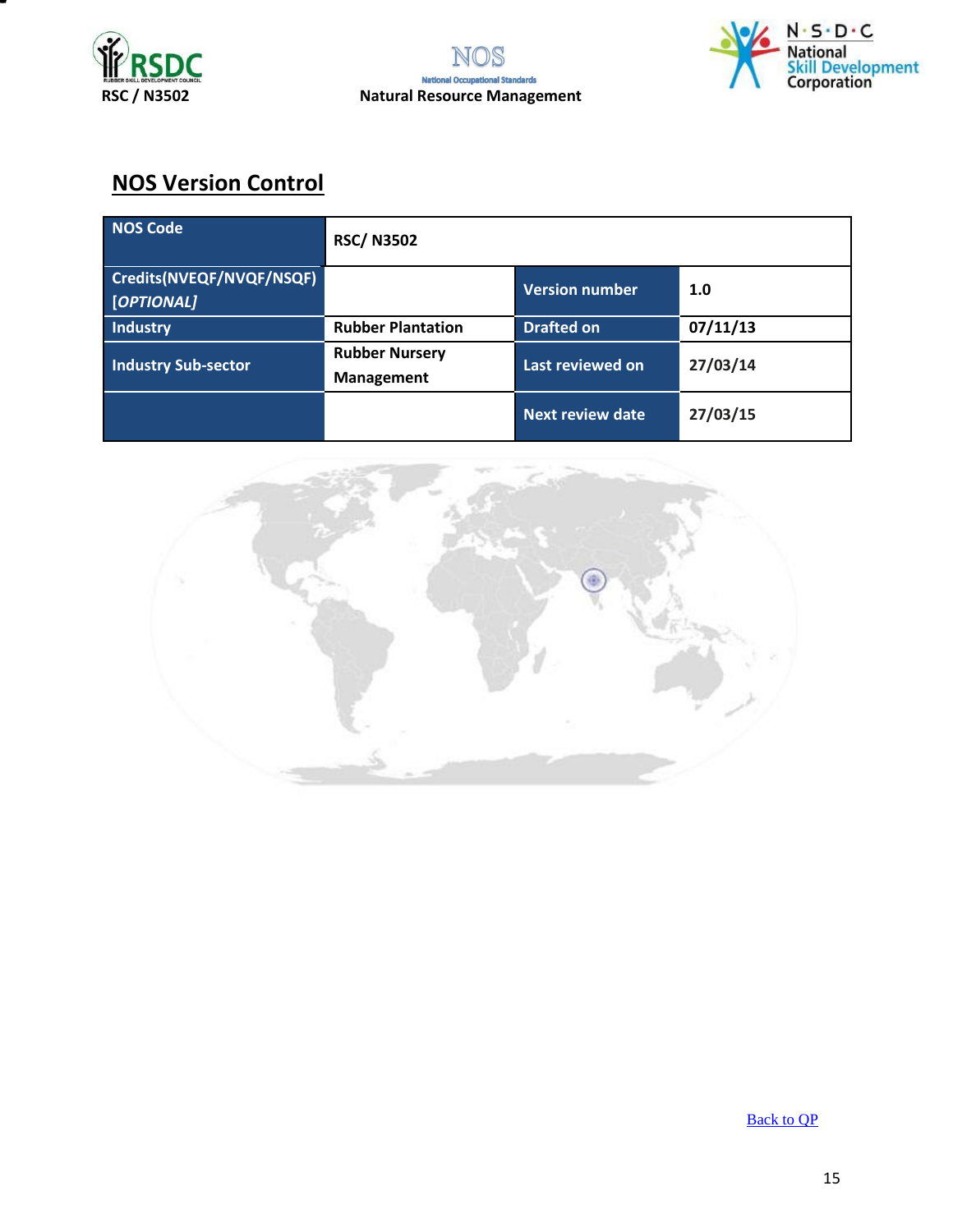



**National Occupational Standard**



---------------------------------------------------------------------------------------------------------------------------------------

## **Overview:**

<span id="page-15-0"></span>**This unit is about Providing feed back to higher authorities**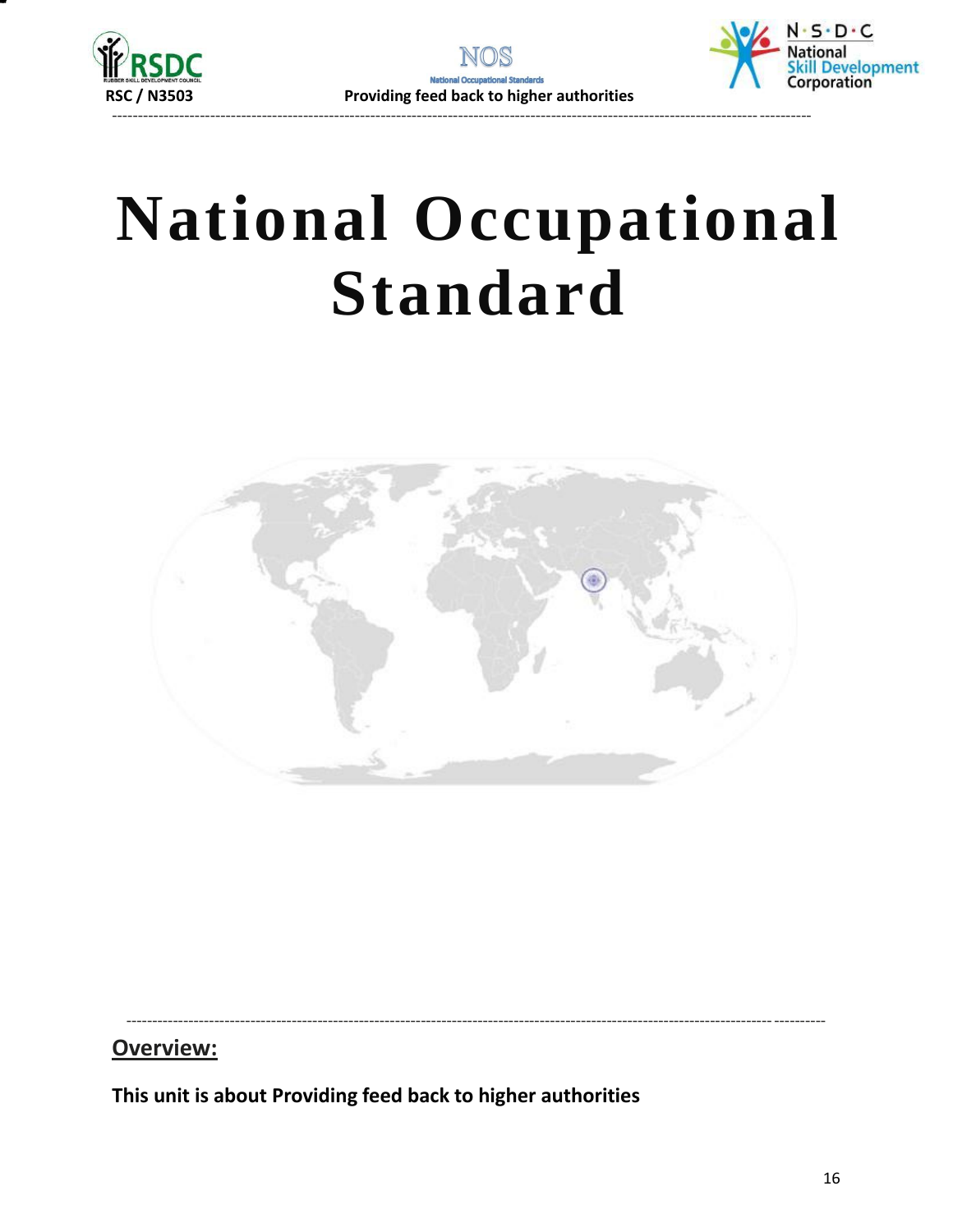





| <b>Unit Code</b>                                | <b>RSC/N3503</b>                                                                                                                                                                                                                                                                                                               |  |  |  |
|-------------------------------------------------|--------------------------------------------------------------------------------------------------------------------------------------------------------------------------------------------------------------------------------------------------------------------------------------------------------------------------------|--|--|--|
| <b>Unit Title</b><br>(Task)                     | Providing feed back to higher authorities                                                                                                                                                                                                                                                                                      |  |  |  |
| <b>Description</b>                              | This unit is about Providing feed back to higher authorities                                                                                                                                                                                                                                                                   |  |  |  |
| <b>Scope</b>                                    | This unit/task covers providing feed back -<br>Feed back on innovations in practices/operations<br>Feed back on incidence of pest and diseases<br>Feed back on Indigenous Knowledge (IK)/ Indigenous Technical<br>Knowledge (ITK) for evaluation and adoption<br>Feed back on socio-economic problems<br>Feed back on conflict |  |  |  |
| Performance Criteria(PC) w.r.t. the scope       |                                                                                                                                                                                                                                                                                                                                |  |  |  |
| <b>Element</b>                                  | <b>Performance Criteria</b>                                                                                                                                                                                                                                                                                                    |  |  |  |
| <b>Feed back on innovations</b>                 | To be competent, the individual on the job must be able to $-$<br>PC1. Generate innovations through expertise<br>PC2. Report to the higher authorities for trial, modifications and evaluation<br>PC3. Implement/adopt the approved innovations                                                                                |  |  |  |
| Feed back on incidence of<br>pest and diseases  | PC4. Identify the incidence of pest and disease<br>PC5. Report to the higher authorities for diagnosing and remedial action<br>PC6. Carry out protection measures                                                                                                                                                              |  |  |  |
| <b>Feed back on Indigenous</b><br>Knowledge/ITK | PC7. Identify appropriate situation/location specific Indigenous Knowledge<br>PC8. Report to higher authorities for trial, evaluation and adoption with<br>Modifications, if any                                                                                                                                               |  |  |  |
| Feed back on socio-<br>economic problems        | PC9. Identify the existence of socio-economic problems<br>PC10. Report to higher authorities for investigation and solution<br>PC11. Extent possible help for solving the problem                                                                                                                                              |  |  |  |
| <b>Feed back on conflicts</b>                   | PC12. Aware of the conflict existing and its possible cause<br>PC13. Report to the higher authority for rectification<br>PC14. Extent possible help for solving the conflict                                                                                                                                                   |  |  |  |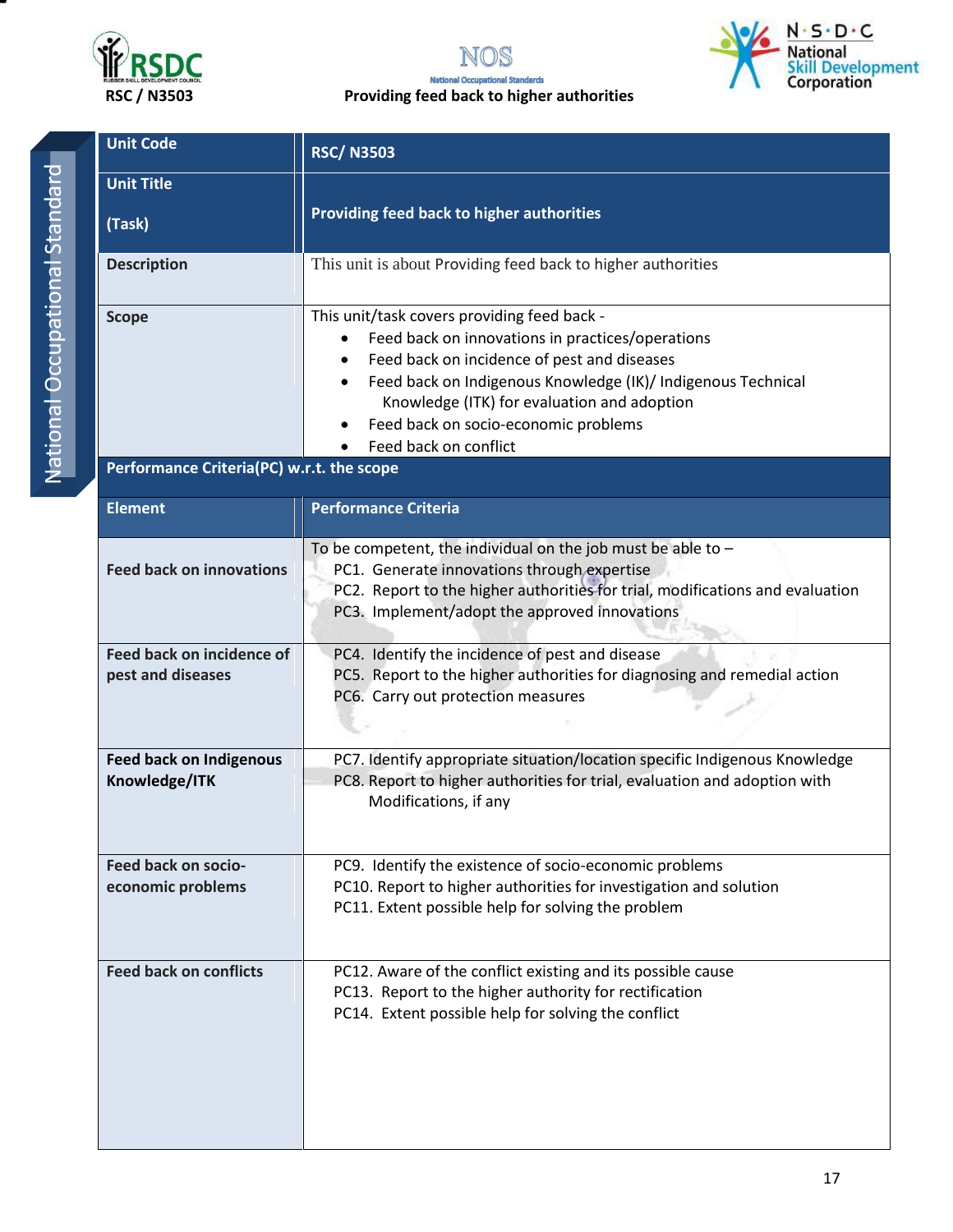

Т





 **RSC / N3503 Providing feed back to higher authorities**

## **Knowledge and Understanding (K)**

| A. Organizational<br><b>Context (Knowledge of</b><br>the company /<br>organization and its<br>processes) | The user/individual on the job needs to know and understand:<br>KA1. Importance of providing feed back for improvement<br>KA2. Importance of indigenous knowledge for evolving/adopting location<br>specific practices<br>KA3. Rectification/solution of problems/conflicts for the smooth functioning<br>of the organization                                                        |
|----------------------------------------------------------------------------------------------------------|--------------------------------------------------------------------------------------------------------------------------------------------------------------------------------------------------------------------------------------------------------------------------------------------------------------------------------------------------------------------------------------|
| <b>Technical</b><br>В.<br><b>Knowledge</b>                                                               | The user/individual on the job needs to know and understand:<br>KB1. The normal growth pattern of rubber seedlings<br>KB2. The incidence of pest and disease in rubber nursery<br>KB3. Suitable indigenous practices for better performance<br>KB4. Developing innovations through experience<br>KB5. Problem/conflict identification<br>KB6. Timely reporting to higher authorities |
| <b>Skills (S) (Optional)</b>                                                                             |                                                                                                                                                                                                                                                                                                                                                                                      |
| A. Core Skills/<br><b>Generic Skills</b>                                                                 | <b>Writing Skills</b><br>The user/ individual on the job needs to know and understand how to:<br>SA1. Prepare simple written document to provide feed back to higher<br>authorities                                                                                                                                                                                                  |
|                                                                                                          | <b>Reading Skills</b>                                                                                                                                                                                                                                                                                                                                                                |
|                                                                                                          | The user/individual on the job needs to know and understand how to:<br>SA2. Read and understand the contents published in newspaper and other<br>publications<br>SA3. Read and understand images, diagrams etc                                                                                                                                                                       |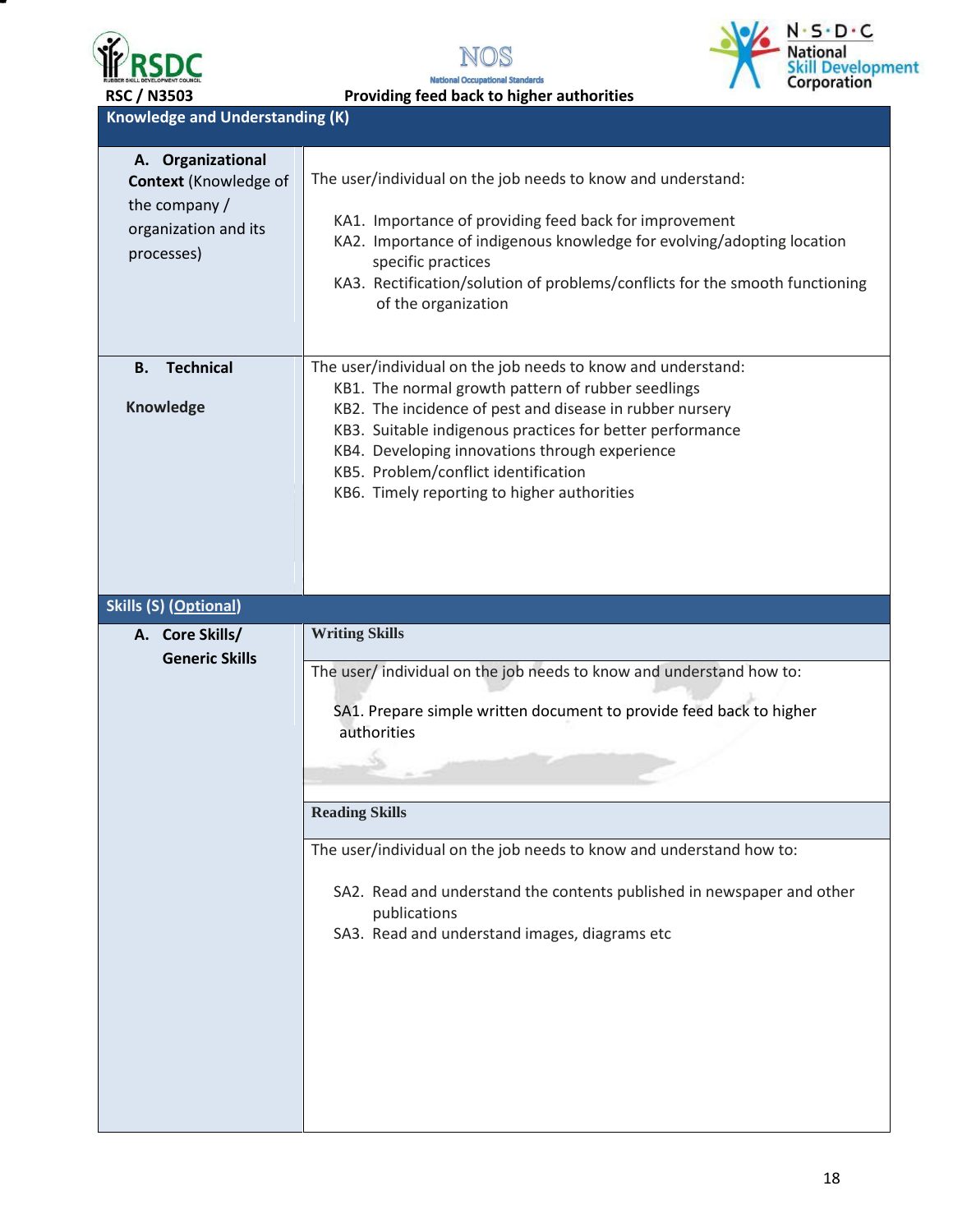





**Natio** 

| <b>RSC / N3503</b>            | Providing feed back to higher authorities                                                                                                                                                                                                   |  |  |
|-------------------------------|---------------------------------------------------------------------------------------------------------------------------------------------------------------------------------------------------------------------------------------------|--|--|
|                               | <b>Oral Communication (Listening and Speaking skills)</b>                                                                                                                                                                                   |  |  |
|                               | The user/individual on the job needs to know and understand how to:                                                                                                                                                                         |  |  |
|                               | SA4. Express statements, opinions or information clearly so that the receiver<br>can hear and understand<br>SA5. Respond appropriately to queries<br>SA6. Communicate effectively to manager, supervisor, office staff and other<br>workers |  |  |
| <b>B.</b> Professional Skills | <b>Team building</b>                                                                                                                                                                                                                        |  |  |
|                               | The user/individual on the job needs to know and understand how to:                                                                                                                                                                         |  |  |
|                               | SB 1. Carry out and complete the task through collective efforts                                                                                                                                                                            |  |  |